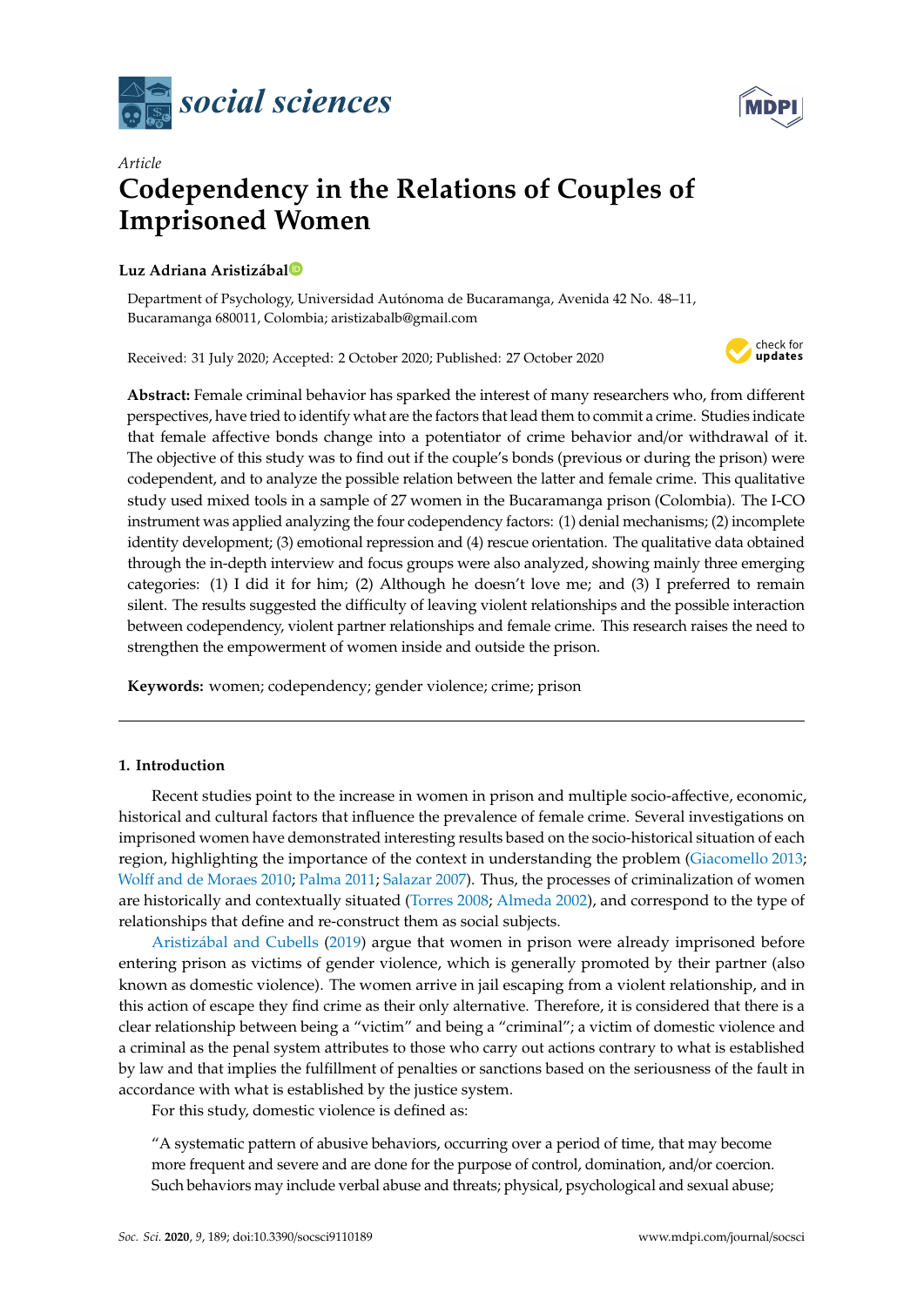and destruction of property and pets. The batterer frequently accomplishes the abuses in an environment of his own creation that ultimately traps the victim in a state of fear, insolation, deprivation, and confusion. Domestic violence episodes are not random acts of violence of incidents of mere loss of temper. Rather, such episodes are part of a complex, continuing pattern of behaviour, of which the violence is but one dynamic" [\(Shornstein](#page-10-4) [1997,](#page-10-4) p. 1)

Other studies carried out with women who have not been in prison indicate that gender violence is strongly related to emotional dependence [\(Aiquipa](#page-9-3) [2015;](#page-9-3) [Moreno and Osorio](#page-10-5) [2013;](#page-10-5) [Echebur](#page-9-4)úa et al. [2002\)](#page-9-4). [De Miguel Calvo](#page-9-5) [\(2012,](#page-9-5) [2016\)](#page-9-6), [Chamberlen](#page-9-7) [\(2017\)](#page-9-7) and [Lagarde](#page-10-6) [\(1990\)](#page-10-6), have analyzed the lifestyles of women in prison and have denoted addictions and emotional dependence as factors that describe them.

[Aristiz](#page-9-8)ábal [\(2017\)](#page-9-8) also relates the power of affective bonds to mobilize women's behavior towards crime and/or withdrawal; among them, the links with the couple are prioritized as the relationship that has the greatest influence in the commission of the crime. As the author mentions, affective bonds refer to any process of relationship given between subjects and/or social objects, marked by an emotional charge that attributes its own meanings and that mobilizes the action of the parts (or one of the parts) that relate to each other [\(Aristiz](#page-9-8)ábal [2017\)](#page-9-8). These could also be determined as a space available for gender violence, which can be considered as a type of psychosocial prison in which women find themselves before being captured.

Such a psychosocial prison may correspond to emotional dependency, defined by [Momeñe et al.](#page-10-7) [\(2017\)](#page-10-7) as a need for continuous affection and continuous and excessive contact with the partner, and that usually the women had greater emotion regulation difficulties with than men. Likewise, other studies indicate that the satisfaction of the relationship of the couple is significantly explained by their emotional dependency, perceptions ofinterpersonal rejection and unrealistic relationship expectations [\(Kemer et al.](#page-9-9) [2016\)](#page-9-9), that could be reflect the limitations of a psychosocial prison.

Some authors make a difference between emotional dependency and codependency. [Noriega and](#page-10-8) [Ramos](#page-10-8) [\(2002\)](#page-10-8) affirm that codependency is a disorder in the area of interpersonal relationships (more often in the couple) that refers to a psychological problem that occurs repetitively in almost everyone who lives with an addicted person (any type of addiction that is usually attributed to alcoholism). [Freixa](#page-9-10) [\(2000\)](#page-9-10) point out that codependency occurs through a process that progressively increases in parallel to the couple's addiction problem, which fluctuates between stable episodes and despair in the face of the disability of not achieving change in their relationship. Thus, codependent relationships are characterized by self-perceptions, attitudes and unhealthy behaviors that, instead of reducing problems, increase them. Codependent people generally come from dysfunctional families or with some addiction behavior, and therefore in the relationship with their partner they tend to allow such patterns [\(Woititz](#page-10-9) [1993\)](#page-10-9).

Other studies denote that codependency is a syndrome that encompasses different symptoms and personality traits, in which the individual is affected by having been or by being immersed in a family environment with a long history of addictions (alcohol, drugs, among others), or in stressful environments [\(Potter-Efron and Potter-Efron](#page-10-10) [1989\)](#page-10-10). This is related to what was mentioned by Aristizá[bal and Cubells](#page-9-11) [\(2017\)](#page-9-11), referring to the fact that women with criminal histories behavior have histories of mistreatment and/or abuse that have developed throughout their lives and many are involved in addictions that have been gestated from childhood. In this way, it can be said that a person is codependent because they maintain a relationship with a partner who abuses them, violates them in some way or exploits them. Codependent people structure their lives around subjects with some type of addiction, establishing a strong commitment, despite the failures and multiple frustrations that this relationship causes them [\(Wright and Wright](#page-11-0) [1991\)](#page-11-0). According to [Noriega and Ramos](#page-10-8) [\(2002\)](#page-10-8), codependency occurs more frequently in women than in men, this could be considered as a strategy for coping with the crisis, stressful environments and/or situations that make them vulnerable to threat. In the case of men, according to [Roehling et al.](#page-10-11) [\(1996\)](#page-10-11), conduct disorders turn out to be the coping strategy in the face of their own crises.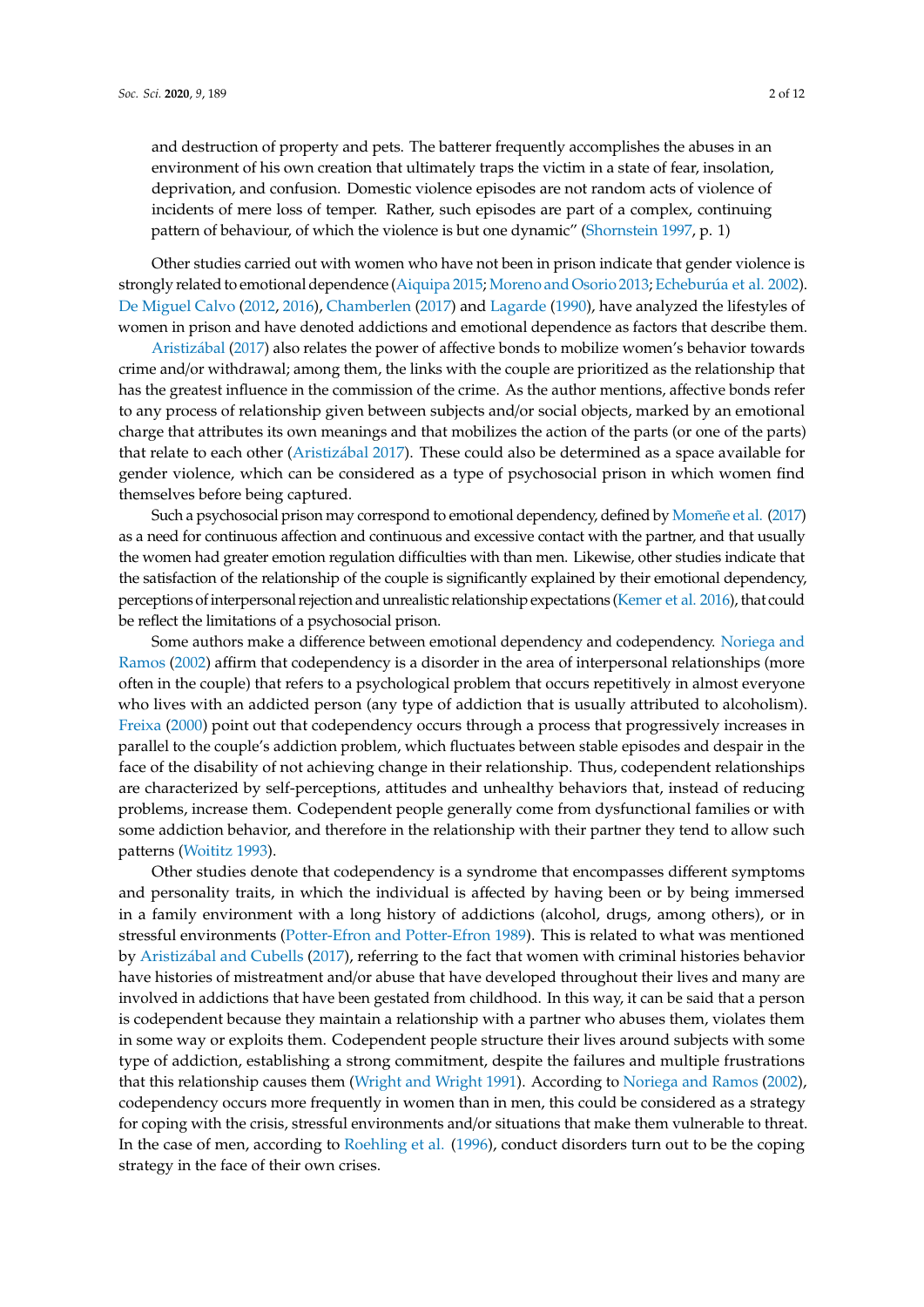So far, there is no known study that has analyzed the codependency in intimate relationships in imprisoned women in depth, much less that has determined whether it establishes any type of relationship with criminal activity. Inviting imprisoned women to dialogue on the topic of discussion can become a narrative strategy that empowers them, as it leads them to think more deeply about their relationships with men and how that led to their imprisonment, contributing to the withdrawal and the assumption of gender equality from their own practices. Therefore, it is necessary to identify whether or not there is a relationship between female crime and codependency in couple relationships and to analyze the forms of production and reproduction of these relationships.

# **2. Materials and Methods**

This qualitative study uses qualitative and quantitative instruments such as the in-depth interview, the focus groups and the psychological test ICOD Test MP92-100 [\(Noriega](#page-10-12) [2011\)](#page-10-12), respectively. It is framed within the socio-constructionist (Ibá[ñez and Jim](#page-9-12)énez [2001\)](#page-9-12) and gender [\(Harding](#page-9-13) [2004;](#page-9-13) [Pujal](#page-10-13) [2005\)](#page-10-13) perspectives.

# *2.1. Sample*

Intentional sample made up of 27 internal women in the Women's Prison of Bucaramanga (Colombia), who voluntarily decided to participate in this study and have been part of the "BONDINGS" program since 2018 (BONDINGS—Aff[ective Bonds NGO](#page-9-14) [2020\)](#page-9-14). It was essential that all the participants reported having a partner before and/or during the process of entering the prison. Women's personal data are reserved and, therefore, the identification code created for this study is used: from S-1 to S-27 (women registered on lines 1 to 27 in the database).

# *2.2. Procedure*

(1) The information from this study was shared with all the women invited to participate and the voluntary decision was registered by signing the informed consent. (2) The ICOD emotional codependency instrument was applied and the four codependency factors in women deprived of liberty were analyzed. (3) In-depth interviews were carried out through the narrative design of the topic and focus groups, emphasizing the exploration of the couple's bond. (4) The data were analyzed to find out the forms of production and reproduction of codependency and, from their own discourses, contribute to the empowerment of women in the reduction of violence and thus gender inequality. (5) The participants will know the results of this study once the entry to prison is made possible again, which has been stopped due to preventive care of the COVID-19 pandemic. This research process began in 2019.

## *2.3. Instruments*

ICOD MP92-100 test [\(Noriega](#page-10-12) [2011\)](#page-10-12), in-depth interviews and focus groups. For the application of the test, the intention of evaluating the couple's relationships before and/or during admission to prison was specified.

## *2.4. Data Analysis*

The data collected through the ICOD MP92-100 were descriptive and analyzed through the SPSS software (IBM SPSS Statistics 27—Bucaramanga, Colombia). For the data resulting from the interviews and the focus groups, the analysis of the discourse was carried out through the Atlas.Ti software (The Qualitative Data Analysis 8—Bucaramanga, Colombia). The interviews were transcribed through Scribe Transcription Software, following the criteria of Jeff[erson](#page-9-15) [\(2004\)](#page-9-15).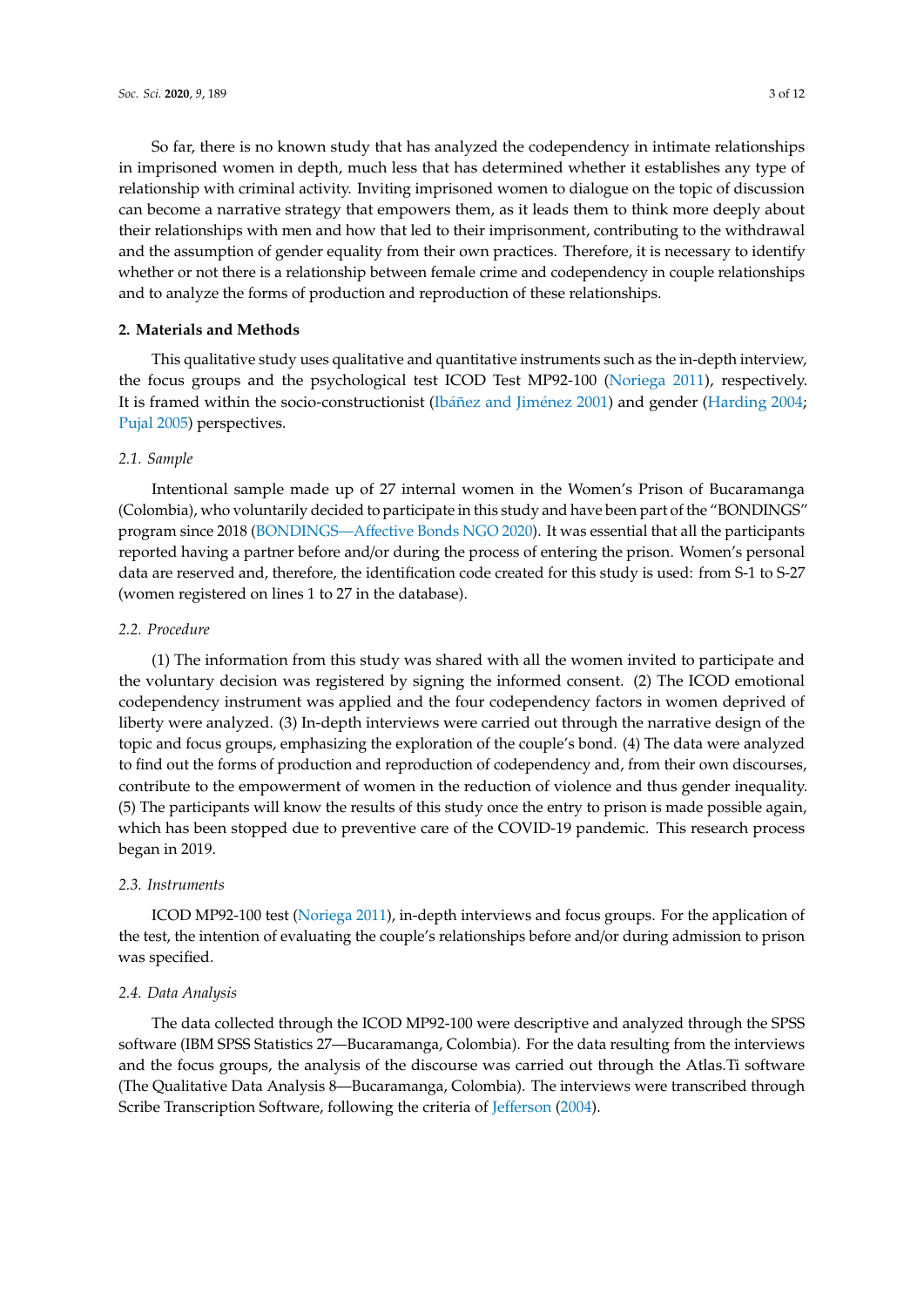## **3. Results and Discussion**

Initially, the results of the emotional codependency test (ICOD MP92-100) were analyzed, finding that 88.9% of the participating women presented emotional codependency with the couples they had before and/or during prison admission, with a score higher than 32 according to the descriptive analysis parameters. The test analyzed the four conceptual dimensions of codependency proposed by [Noriega](#page-10-12) [\(2011\)](#page-10-12): Factor 1. Denial mechanisms; Factor 2. Incomplete development of identity; Factor 3. Emotional repression and Factor 4. Rescue orientation towards others.

The instrument applied in the Bucaramanga Women's Prison yielded very approximate values in each of the factors; however, 33.33% of the sample obtained the highest score in factor 4: rescue orientation, where the woman tries to control her environment seeking to solve problems of others; with attitudes of perfectionism, excessive work and exaggerated responsibility. This confirms what has been exposed by different authors, who point out that there are women who assume a traditional gender role, mainly associated with caring for others [\(Lagarde](#page-10-6) [1990;](#page-10-6) [Lamas](#page-10-14) [1996\)](#page-10-14).

Subsequently, 25.93% of the participants obtained a high score in factor 2: incomplete development of identity. According to [Noriega](#page-10-12) [\(2011\)](#page-10-12), this factor corresponds to a child development interrupted by dysfunctional situations, where women since childhood take a role of early responsibility, while reversing the role of father or mother with their own parents and being trapped in a unresolved symbiosis with them, waiting one day to meet their own needs for support, care and protection. Therefore, the woman with an incomplete identity development lives in order to meet the needs of others as a way to compensate for her own feelings of fear and insecurity and it is generally difficult for her to make decisions because internally she feels incomplete.

In the third instance, factor 3 was found: emotional repression, with a 22.22% frequency in the sample. Here, women do not usually express their displeasure and/or emotions because they fear causing problems and losing acceptance of others, trying to be understanding and accommodating to everyone, living in fear that something terrible may happen. Finally, factor 1 appears: denial mechanism with a 18.52% occurrence. This factor manifests itself as a defense mechanism that seeks to avoid experiencing a reality that is difficult to face. It manifests itself with self-deception and justifications, through which the woman disqualifies her thoughts and emotions, while avoiding contact with other people who may confront her with her reality. It is generally made visible by tolerating mistreatment of the couple, avoiding contact with other people so as not to listen to their opinions, confusion when trying to accept what they do not really accept, justifying their partner's faults and minimizing problems with their partner so as not to have to solve it.

The quantitative data presented above were closely related to the qualitative data analyzed through in-depth interviews and focus groups. The speeches of the participating women clearly show the social construction of what it means to "be a woman" in a patriarchal society that links her to caring for others; care that is often permeated with violence. Most of the women tried to leave their violent partners and they did not succeed until they got to prison; once there, many men walked away from them and other women still continue with this type of relationship that from prison becomes ideal because the daily violence is hidden and the expectation is generated that when they leave "everything will change", and even "it will be better than before". Below are some emerging categories that confirm the conceptual factors of codependency and that, in turn, show a possible connection between codependency and female crime.

#### *3.1. I Did It for Him*

Many women repeatedly expressed in their stories the statement: "I did it for him," indicating an attitude of fidelity, rescue and help towards their partner, who expressed how much they needed them, and who perceived themselves as vulnerable subjects. Most of the women were victims of domestic violence, although they did not identify emotional abuse and physical assault as violent actions. Some men were not only aggressive, but also dependent on alcohol, drugs, or gambling.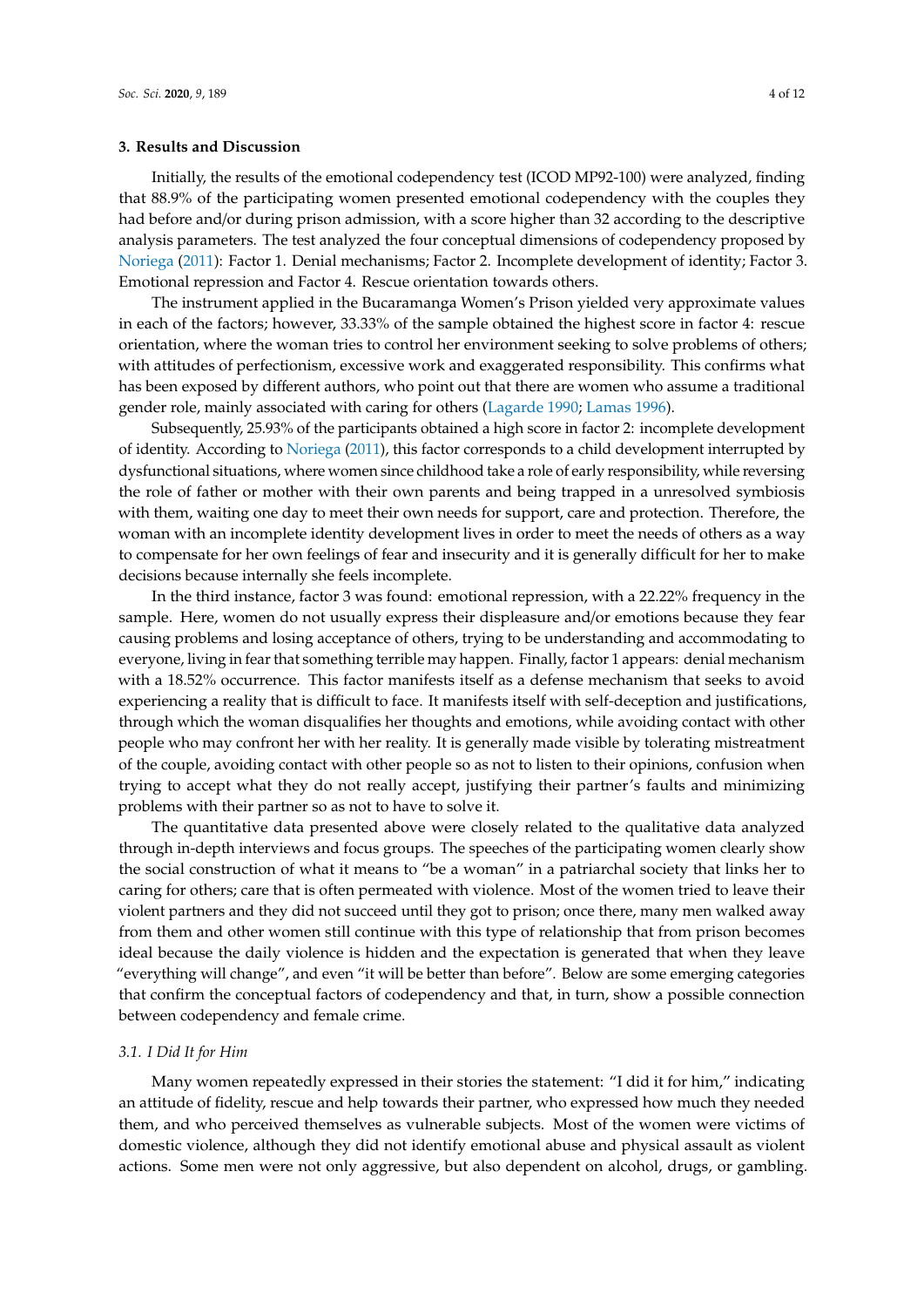This category is closely related to factors 4 and 2 of codependency: rescue orientation and incomplete identity development.

"He needed me  $\dots$ , I knew that if I left him he would not bear it  $\dots$ , because he told me [ . . . ] Everything I did I did for him, for a better future, because I kept hoping that someday he was going to stop drinking, and I saw that he was trying. When we were well he did not get drunk, but if we had a fight he would leave [ . . . ] The same thing happened to me with my dad" (S-22, Woman registered on line 22 of the database)

# Original version:

"El me necesitaba . . . , yo sabía que si yo lo dejaba él no lo iba a soportar . . . , porque él me lo decía [ . . . ] Todo lo que hice lo hice por él, por un futuro mejor, porque yo guardaba la esperanza de que algún día iba a dejar de tomar, y yo veía que lo intentaba. Cuando estábamos bien no se emborrachaba, pero si teníamos alguna pelea de una se iba [ . . . ] Lo mismo me tocó con mi papá" (S-22, Woman registered on line 22 of the database)

"I did everything for him  $\dots$ , I fell madly in love  $\dots$  [ $\dots$ ] I blindly trusted him and worried about his things, so that he was well [ . . . ] He never hit me, but the worst thing he could have done was send me to coordinate the robbery while he stayed directing it from home ... I did it for him, so that he was well" (S-8, Woman registered on line 8 of the database)

# Original version:

"Yo le hacía todo ..., me enamoré perdidamente ...  $[\dots]$  Yo confiaba ciegamente en él y me preocupaba por sus cosas, porque estuviera bien [ . . . ] Él nunca me pegó, pero lo peor que me pudo haber hecho fue mandarme a coordinar el robo cuando él se quedaba dirigiendo desde la casa . . . Lo hice por él, para que él estuviera bien" (S-8, Woman registered on line 8 of the database)

Caring for the other turned out to be an explanatory factor of female crime (Aristizá[bal and](#page-9-11) [Cubells](#page-9-11) [2017\)](#page-9-11). According to [Gilligan](#page-9-16) [\(1982\)](#page-9-16), the role of women is framed in the ethics of caring for other people—a responsibility that is socially conferred and for which she is demanded. In other words, it is a woman's desire to meet their partners' needs (through crime) while neglecting their own needs; it is the socially imposed commitment to prioritize the requirements of others over one's own. Based on this responsibility that is founded in a patriarchal society, women face the crossroads of looking after the well-being of the other, although many times they have to go against social, moral and legal norms.

## *3.2. Although He Doesn't Love Me*

Affective dependency is characterized by emotional distress (insecure attachment) and dependency to another person with a low self-esteem and reassurance need [\(Scantamburlo et al.](#page-10-15) [2013\)](#page-10-15). This is clearly observed in the stories of several women interviewed, who affirm the need to be with someone even though he does not show them that he loves them. Many allowed the mistreatment as a way of "not enlarging the problem", at the cost of the companionship benefit. This category is closely related to co-dependency factor 1 on denial mechanisms.

"One already gets used to the other person and well . . . finally one resigns oneself to the things that happen as they have to happen . . . In the end we did not touch each other, nor speak, nor look at each other . . . At first I cried a lot, but afterwards I said that it was not worth crying, so I resigned myself [ . . . ] We continue to live together because I did not want to be alone, and the truth is that I did not see myself alone, I was never alone, ever since I was little there was someone, although if only to make a bulk" (S-10, Woman registered on line 10 of the database)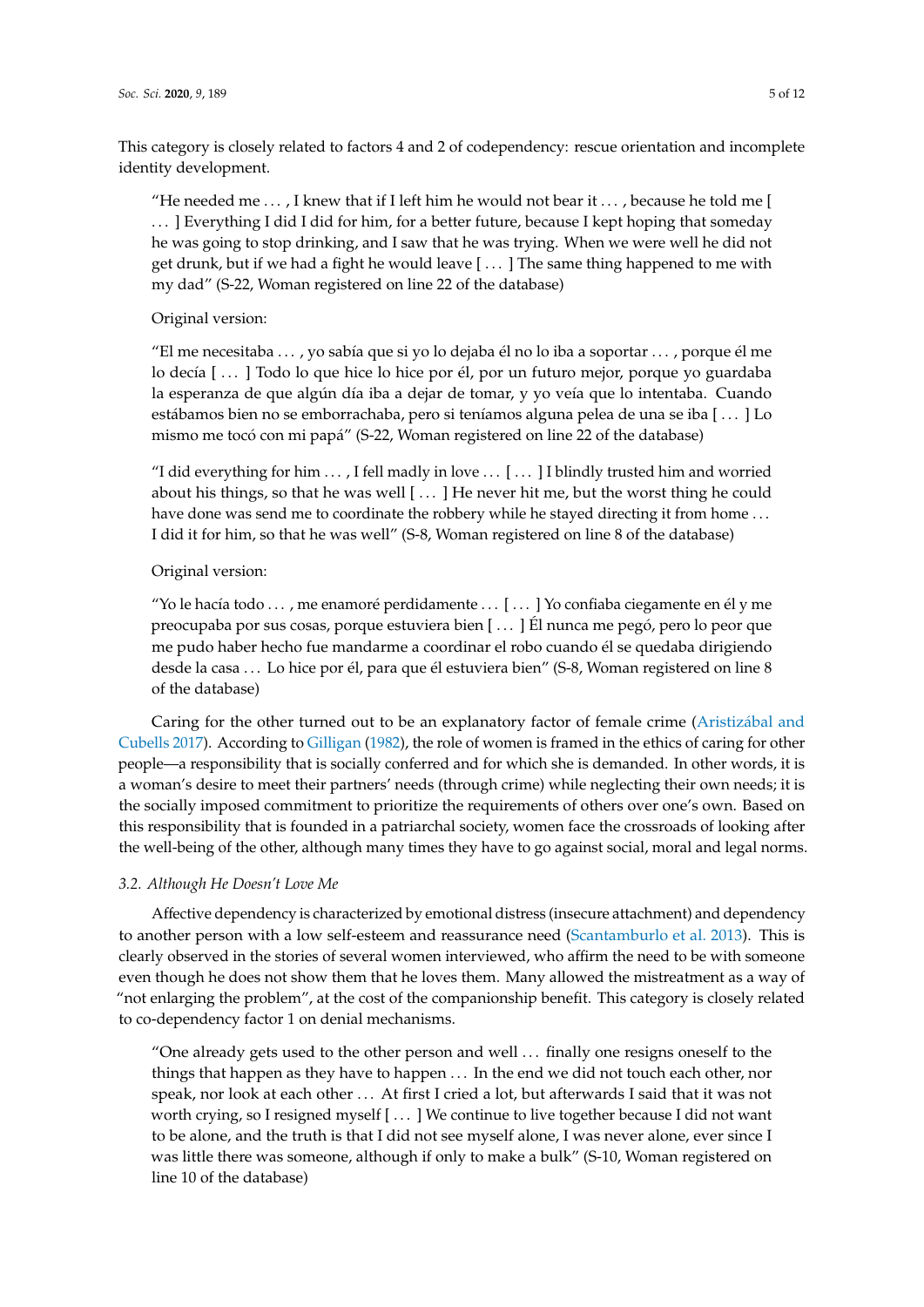#### Original version:

"Uno ya se acostumbra a la otra persona y pues . . . finalmente uno se resigna a que las cosas pasen como tienen que pasar [ . . . ] Ya a lo último él ni me tocaba, ni me hablaba, ni me miraba . . . Al principio lloré mucho, pero ya después dije que no valía la pena llorar, entonces me resigné [ . . . ] Seguíamos viviendo juntos como por no estar sola, y pues la verdad yo no me veía sola, es que nunca estuve sola, desde chiquita siempre había alguien, aunque solo sea para hacer bulto" (S-10, Woman registered on line 10 of the database)

As mentioned by [Scantamburlo et al.](#page-10-15) [\(2013\)](#page-10-15), overprotective and authoritarian parenting and cultural and socio-environmental factors may contribute to the development of a dependent personality. Psychological epigenetic factors, such as early socio-emotional trauma, could *imprint* on neuronal circuits in prefrontal-limbic regions that are essential for emotional behavior. According to the authors, there is a strong relationship between dependent personality, domestic violence, and addictions. Therefore, the restoration of self-esteem and therapeutic strategies focused on autonomy are essential.

"He spoke to me when he felt like it, and when he didn't, he would not. He never hit me, but sometimes I preferred to be hit rather than ignored. He would sit in front of the television and pretend nothing else existed" (S-19, Woman registered on line 19 of the database)

#### Original version:

"Él me hablaba cuando se le daba la gana, y cuando no, no. Él nunca me llegó a pegar, pero a veces prefería que me pegara a que me ignorara. Él se sentaba frente al televisor y hacía como si nada más existiera" (S-19, Woman registered on line 19 of the database)

As evidenced in the stories, the women interviewed were being affected by gender violence and affective dependency. Recognizing that "gender violence is an issue that shows patriarchal practices in all its forms of manifestation" (Madera-Herná[ndez and Herrera-L](#page-10-16)ópez [2010,](#page-10-16) p. 88), it is assumed that couple relationships are the direct sample of such manifestations of violence. This type of violence, sometimes referred to as marital violence, domestic violence, violence by intimate partner, etc., affects not only women, but their different fields of action, such as family, work, and social [\(Ocampo and Amar](#page-10-17) [2011\)](#page-10-17), and therefore it is not a problem that corresponds to singular situations, but a social one, and with multiple factors that interact with each other until inducing crime. These factors are closely related to family life, such as marital violence, physical punishment and affection received from parents, where the interests and/or expectations that bind them to the couple strengthen and maintain these power relationships (Gonzá[lez and Santana](#page-9-17) [2001\)](#page-9-17).

Intimate partner violence is a social problem that affects a large number of women (many without recognizing it as acts of violence), where a higher prevalence of psychological violence rather than physical and sexual violence is observed, and where in many cases they occur simultaneously [\(Mart](#page-10-18)ínez [2003\)](#page-10-18). According to [Cantera and Blanch](#page-9-18) [\(2010\)](#page-9-18), one cannot ignore the great influence exerted by social stereotypes on gender (male provider, female caregiver), as promoters of intimate partner violence, given in a patriarchal society that demarcates the norms of action expected of the couple; in other words, women are legitimized to obey and follow the social demands that bind them to their partner in a condition of dependency. In this patriarchal order, norm and justice have been built from the analysis of a male subject that often suppresses the female subject in any of its forms of expression [\(Almeda](#page-9-19) [2017\)](#page-9-19).

Estimating the relationship between codependency and female crime implies adding the category of gender violence to the duo. Palma states that, socially, it has been established that women commit crimes that are more related to passive and non-aggressive acts, since they are expected to be the promoters of social or communal good and not, on the contrary, those that affect this security [\(Palma](#page-10-1) [2011\)](#page-10-1). This connection of women to the category of the fragile, the careful, and the maternal leads them to be judged by society with moral and exclusive restrictions that are termed as bad, dangerous and harmful. In this line, we could not see the unequal particularities between men and women, without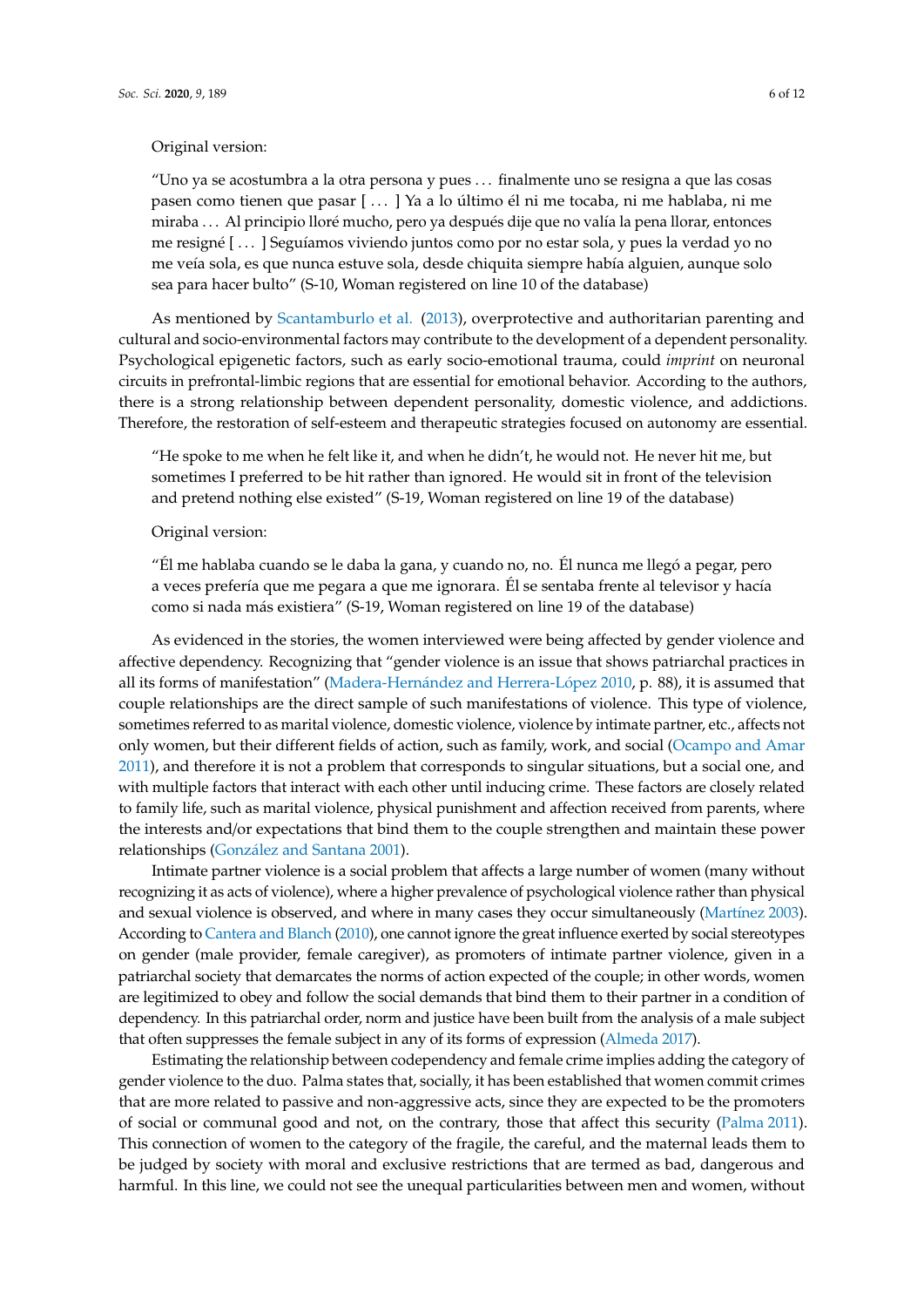looking at the context in which they are built, since it is in that same context that they change, transform, negotiate and realize the plurality of practices of daily life [\(Lamas](#page-10-19) [2003\)](#page-10-19). According to this study, couple relationships are the socio-affective space in which the greatest violent practices take place.

Such violent practices are pronounced in codependent relationships that strengthen over time as a couple's addiction problem also increases; a fact that many times is not recognized by the affected subject. This relationship fluctuates between stable episodes and despair in the face of the disability of not achieving change in their relationship [\(Noriega and Ramos](#page-10-8) [2002;](#page-10-8) [Freixa](#page-9-10) [2000\)](#page-9-10). In this way, codependency is a multicausal problem (as it is spoken of crime), that appears and reproduces in power relations that make women vulnerable. This category is visible in women in prison, which also turns out to be a gender issue. In other words, gender is a discursive effect, a result of a set of identity regulatory practices that can face problems due to codependent relationships, which in turn limit them and often lead down wrong paths such as crime (as is the case of the participants in this study).

#### *3.3. I Preferred to Remain Silent*

This category is closely related to codependency factor 3: emotional repression. Some women were understanding and accommodating to their partners, did not express their thoughts and emotions out of fear of being rejected or losing control of themselves, or even losing the relationship. As [Momeñe et al.](#page-10-7) [\(2017\)](#page-10-7) affirm, psychological abuse and difficulties in regulating emotions are predictors of emotional dependence.

"Sometimes I kept quiet to avoid problems . . . because I knew that if I started talking I would despair and if I didn't end up crying like crazy, then I did other crazy things . . . and he despairs of seeing me cry exasperates him ... " (S-14, Woman registered on line 14 of the database)

## Original version:

"Yo a veces me quedaba callada para evitar problemas . . . pues yo sabía que si yo comenzaba a hablar me iba a desesperar y si no terminaba llorando como una loca, entonces hacía otras locuras ... y a él le desespera verme llorar ... " (S-14, Woman registered on line 14 of the database)

Past studies have looked at the relationship between emotional dependency, the occurrence and sustainability of abuse and the low probability that a victimized person will terminate a relationship. Individuals with Dependent Personality Disorder or with dependent characteristics present a higher risk of becoming abusive (both physically and mentally) as well as becoming a victim of abuse (both physically and mentally), as in the S-14 interviewee "then did other crazy things", as well as becoming victims of abuse "Sometimes I kept quiet to avoid problems" [\(Leemans and Loas](#page-10-20) [2016\)](#page-10-20). Some interviewed women were aware of their emotional dependence, naturalized it and generalized it "that happens to all of us"—reasons that perhaps explain the difficulty in walking away from these violent relationships. [Porto and Bucher-Maluschke](#page-10-21) [\(2012\)](#page-10-21) identified economic and emotional dependencies as the main determinants of the permanence of some women in violent situations, in addition to the secondary gains they could obtain from these relationships.

In conclusion, we are faced with a great social problem: codependent relationships. The latter, mediated by gender violence, can stimulate escape behaviors such as crime in women. Trying to get out of the psychosocial prison from a violent and dependent relationship, they arrive at the physical prison. It is also necessary to know that emotional dependency is one of the four most common causes of femicide: (1) badly managed male aggressivity; (2) slavery in human relationships; (3) various forms of jealousy; and (4) emotional dependency [\(Pasini](#page-10-22) [2016\)](#page-10-22), which alerts the prioritization of this problematic nucleus on public programs.

Likewise, psychological and emotional dependence is associated with addiction to tobacco and/or other elements [\(Liaquat et al.](#page-10-23) [2016\)](#page-10-23), which represents a new challenge for clinical research regarding its management. Some interviewed women were addicted to some psychoactive substance. A strong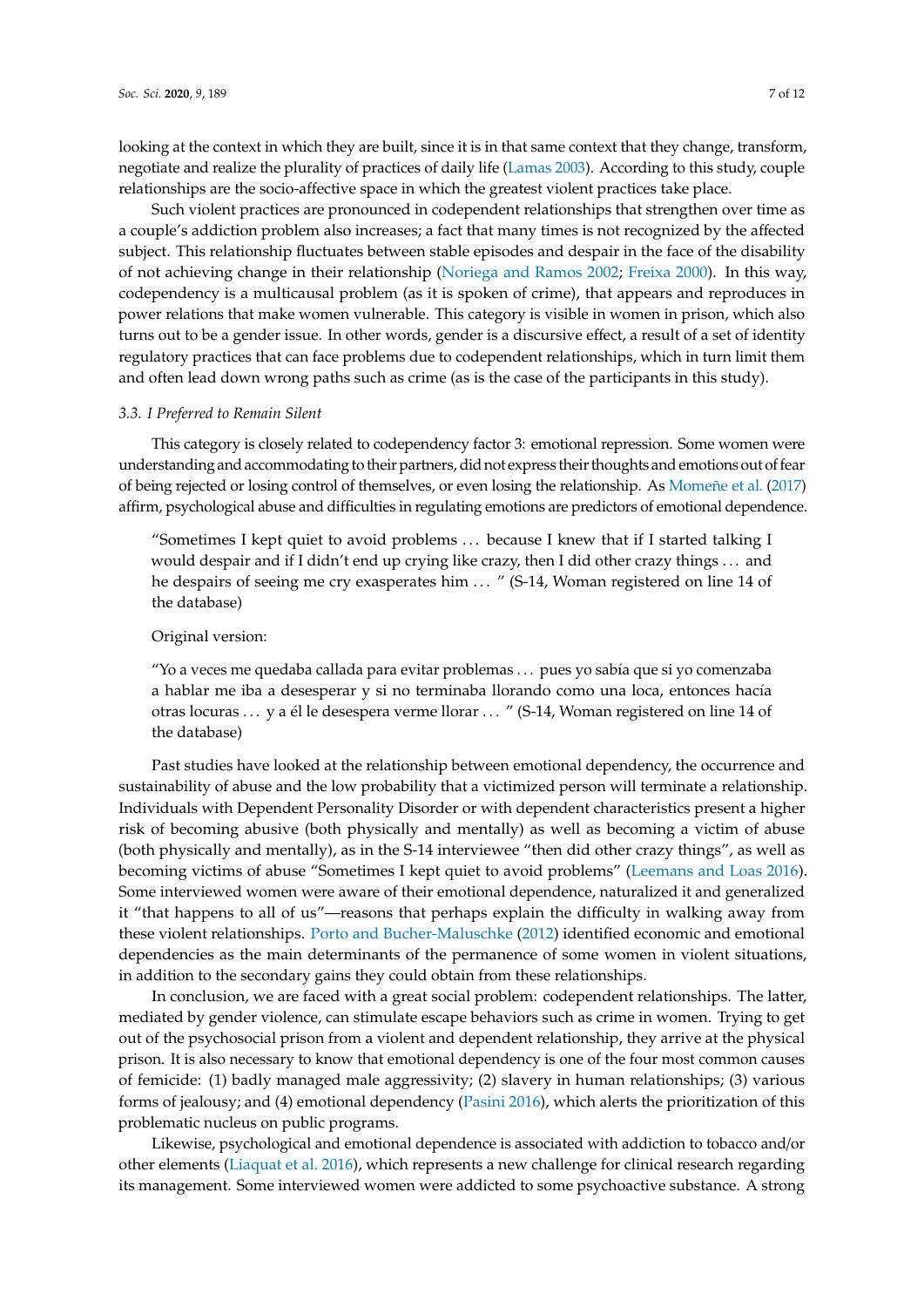belief exists among addiction treatment specialists that the primary reason addicts remain addicted is less about pleasure-seeking and more about their need to escape and dissociate from the pain of his or her (often trauma-based) emotional isolation. In short, all human beings deeply crave intimate, dependable, empathetic relationships. Addicts, however, have learned, typically through traumatic experience, that others cannot be trusted to reliably meet their need for intimate connection. Essentially, they learn to fear emotional vulnerability, and they therefore distance themselves from other people, turning instead to addictive substances and/or behaviors as a way to "not feel" their unmet emotional dependency needs. As such, a primary part of treating addicts, regardless of the nature of their addiction, is helping them develop healthy and supportive emotional bonds [\(Weiss](#page-10-24) [2016\)](#page-10-24).

In addition, some of the women participating in this study showed characteristics of the "Fortunata syndrome" [\(Mairal](#page-10-25) [2015\)](#page-10-25), repeatedly establishing affective relationships with married men. Some behaviors and attitudes were identified such as emotional dependence and strong and lasting loyalty to the man, ambivalence feelings towards the official partner (resentment), questioning the validity of the man's union with the other woman and repeated one's fantasies that their circumstances would change and they would end up being together.

Finally, in accordance with what was exposed by [Petruccelli et al.](#page-10-26) [\(2014\)](#page-10-26), it can be said that sociocultural and demographic variables, together with the previous structuring of attachment styles, help to determine the scope, frequency and intensity of the demands made on the couple, as well as to feed fears of loss, abandonment or betrayal [\(Petruccelli et al.](#page-10-26) [2014\)](#page-10-26), which gives us a clear picture for a deep understanding of codependent relationships, answering the question: why do some women not leave violent relationships? There is an answer.

Based on all the above, it could be said that: (1) the effects of domestic violence can be used by perpetrators to coerce women to commit crimes; (2) The effects of codependency can lead women to make active decisions in participating in crime to meet the needs of their partners; (3) There is a strong relationship between the effects of domestic violence and the effects of codependency that could be studied in depth in subsequent studies: post-traumatic stress, anxiety, depression, low self-esteem, feelings of guilt, shame, social isolation, feelings of mistrust and hostility, suicide attempts, among others; (4) Domestic violence and codependency could be considered as psychosocial prisons that restrict freedom of expression and decision for those who assume them; (5) The women participating in this study recognized that they were manipulated to participate in crime, but that at the time they were not aware of it. In other words, none of them felt forced to commit the crime, only until they got to prison; a situation that signals an alert in all women who are being victims of domestic violence and have developed a codependent relationship. It is clear that women who comply with these last two factors are vulnerable to committing a crime and/or any other action that threatens their integrity and that of others. It is not necessary to go to prison to take action on the matter.

#### **4. Conclusions**

The results of this study clearly point to the profile of emotionally codependent women to their partners; codependency that is described as a type of prison that goes beyond physical prison. Many of the women interviewed were incarcerated before entering prison, suppressing themselves in order to live through their partners. Some women left the violent relationship when they were captured, others have persisted, so a new question arises: what is the difference between those who decided to break the violent relationship and those who decided to continue? It is clear that breaking the violent relationship does not mean that they have closed the cycle of emotional dependency, so who really finished the circle of dependency? Some women closed the circle of dependency a long side the process of this study, others did so from the consolidation of new practices of subjectivation that led them to identify themselves as valuable, autonomous people and with the agency to make adjustments and changes for their good and the common good.

This study revealed the strong relationship that exists between emotional codependency and violent relationships. People who are emotionally dependent on other people (who in turn have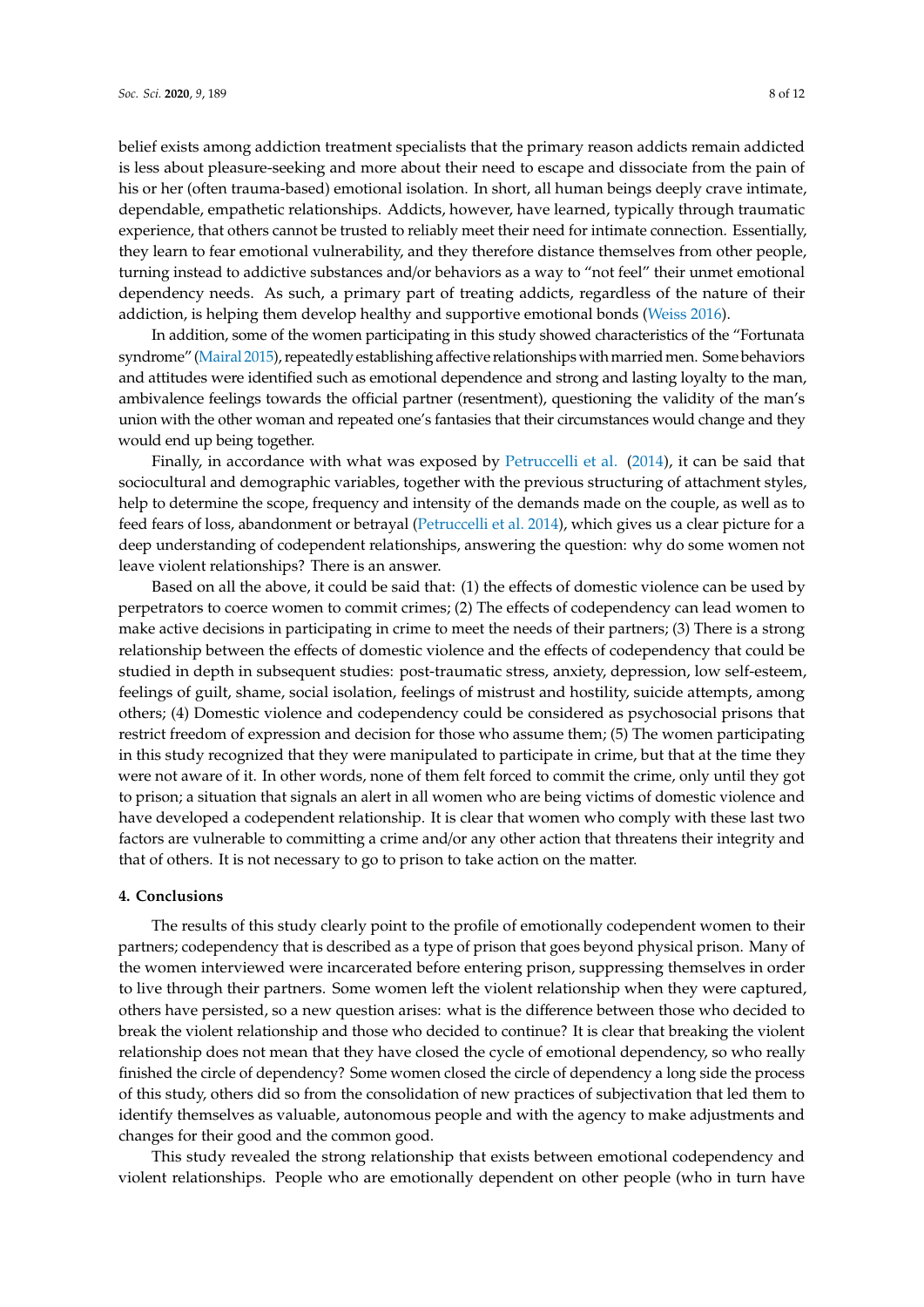another type of dependency) establish a difficult cycle to break, because they are generating certain practices that place the responsibility of their previous dependency on the couple, that is, specifically certain guilt over their own vulnerability, and therefore they demanded the couple's rescue. In this relationship of emotional codependency, arguments are produced that erroneously justify the actions of the other and their own, to the point that it becomes difficult to modify them or look for other options. Codependency is a form of violence in that it limits the freedom of choice.

In this study, it is estimated that one of the ways to break the argument that justifies codependency is through another argument that turns out to be more convincing than the first. It is not enough that it is a valid and justifiable argument for other people if it lacks validity for oneself. From here, it is clearly seen how subjective violence is, although in itself it has such objective characteristics through which it can be determined whether or not someone is a victim of violence. Because the way of perceiving violence is subjective, the way out of a violent relationship is also very subjective. It is increasingly complex to identify a unique pattern that indicates the level of vulnerability of a woman to fall into a violent relationship and the level of empowerment to leave it.

Despite subjective limitations to objectify knowledge, this study provided valuable data on the possible ways out to leave a violent relationship. It is clear that knowing this route was not the main objective of this study, but when observing what was happening with women in the process, and the impact that the activities had on them, in the visibility of codependency, the identification of gender violence and finally the voluntary decision to break the violent circle allowed to us identify a series of steps that, although they had unique aspects, manifested themselves in several of them.

In the first instance, the identification of the primary codependency factor that is established in a relationship in a repetitive way is necessary. This study made it many times easier to identify if the couple has a dependency and if they have dependent behaviors towards the couple, to identify whether or not they are victims of gender violence. Many interviewed women indicate that they have never had any type of violence, but that they have generated emotional dependencies of men with dependence on alcohol, gambling, sex, among others (reviewing their past–present).

Once the level of codependency is identified, the harmful effects on their life and the lives of their close ones should be reviewed concerning their mental health and their quality of life. At this point, women were constructing their own arguments about how profitable it was to sustain this codependent relationship in relation to cost-benefit (reviewing their present). Some women did not want to continue on the following topics for discussion, some stayed in the review of their past and a bit of the present, but they gave up on the process. Some of them expressed that they did not want to talk about their injuries; in confinement they preferred to think about the ideal of a romantic relationship, because they did not want to be alone. It is here where the metaphor of psychically imprisoned women is visible: women transit from one jail to another—from the jail of dependency to the jail of fear of loneliness among many others.

Third, they were allowed to identify the repercussions in the future if they continued in this type of relationship (reviewing their future). Finally, those who continued the process reached the last stage of this discussion strategy: painful but decisive decisions. Each participant was led to reflect on possible decisions that approach the woman they want to be and not the one others compel or want to see. This process cannot stop here; many of these women revealed the presence of other bonds that motivated their own agency.

Based on the above, it is necessary to continue deepening the study of affective bonds, their impact, and the practices that link the consolidation of healthy, liberating, empowering and transforming bonds, as well as in the personal agency strategies that usually occur from the modifications in the perception of life and the environment. It seems that recent generations build prisons that provide them with some fake security; there are women fearful of resistance, of defiance, of loneliness, with the uncertainty of tomorrow, weak in the face of threat and fragile in the face of failure. However, just as there are these types of women, there are also women who are characterized by having healthy, non-violent, non-dependent relationships, women who are not afraid of suffering, who work tirelessly for their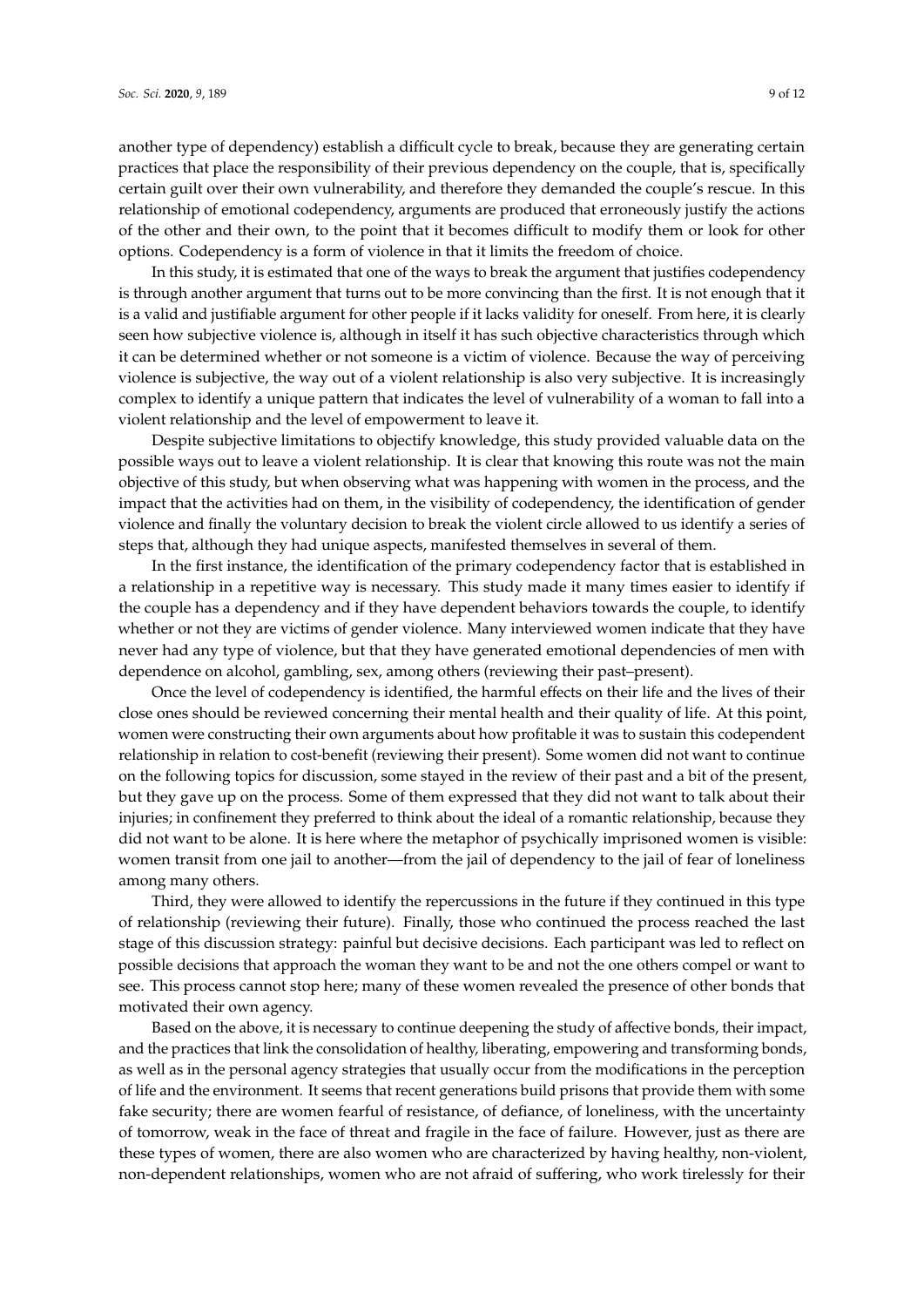present and future, who do not stop at defeat but assume that this could be a chance for success, so as not to continue building bars of psychic prisons that could only be demolished with arguments based on the truth of themselves, a truth that perceives us all as beings equally worthy of love.

**Funding:** This research was funded by Universidad Autónoma de Bucaramanga—UNAB, grant number 056.

**Acknowledgments:** To the women who voluntarily decided to participate in this study sharing their life stories and participating all research activities. To UNAB for financing this research process.

**Conflicts of Interest:** The author declares no conflict of interest. The funder had no role in the design of the study; in the collection, analyses, or interpretation of data; in the writing of the manuscript, or in the decision to publish the results.

## **References**

<span id="page-9-19"></span><span id="page-9-1"></span>Almeda, Elizabeth. 2002. *Corregir y castigar: El ayer y hoy de las cárceles de mujeres*. Barcelona: Ediciones Bellaterra. Almeda, Elizabeth. 2017. Criminología feministas, investigación y cárceles de mujeres en España. *Papers* 102:

- 151–81. [\[CrossRef\]](http://dx.doi.org/10.5565/rev/papers.2334)
- <span id="page-9-3"></span>Aiquipa, Jesús Joel. 2015. Dependencia emocional en mujeres víctimas de violencia de pareja. *Revista de Psicología* 33: 411–37. [\[CrossRef\]](http://dx.doi.org/10.18800/psico.201502.007)
- <span id="page-9-8"></span>Aristizábal, Luz Adriana. 2017. Prácticas Sociales que Promueven el Delito y/o el Desistimiento en Mujeres Privadas de la Libertad. Ph.D. thesis, Universidad Autónoma de Barcelona, Barcelona, Spain. Available online: https://[hdl.handle.net](https://hdl.handle.net/10803/457745)/10803/457745 (accessed on 29 July 2020).
- <span id="page-9-11"></span>Aristizábal, Luz Adriana, and Jenny Cubells. 2017. Delincuencia Femenina y Desistimiento: Factores Explicativos. *Universitas Psychologica* 16: 1–14. [\[CrossRef\]](http://dx.doi.org/10.11144/Javeriana.upsy16-4.dfdf)
- <span id="page-9-2"></span>Aristizábal, Luz Adriana, and Jenny Cubells. 2019. Impact of Partner Violence on Female Delinquency. *Social Sciences* 8: 32. [\[CrossRef\]](http://dx.doi.org/10.3390/socsci8020032)
- <span id="page-9-14"></span>BONDINGS—Affective Bonds NGO. 2020. Liberating Affective Bonds. Available online: <www.bondings.org> (accessed on 29 July 2020).
- <span id="page-9-18"></span>Cantera, Leonor M., and Josep Blanch. 2010. Percepción Social de la Violencia en la Pareja desde los Estereotipos de Género. *Psychosocial Intervention* 19: 121–27. [\[CrossRef\]](http://dx.doi.org/10.5093/in2010v19n2a3)
- <span id="page-9-7"></span>Chamberlen, Anastasia. 2017. Changing bodies, ambivalent subjectivities and women's punishment. *Feminist Criminology* 12: 125–44. [\[CrossRef\]](http://dx.doi.org/10.1177/1557085116689134)
- <span id="page-9-5"></span>De Miguel Calvo, Estibaliz. 2012. Relaciones amorosas de pareja en las trayectorias vitales de las mujeres encarceladas. Ph.D. thesis, Universidad Ureka en el país Vasco, Leioa, Spain. Available online: [http:](http://hdl.handle.net/10810/11331) //[hdl.handle.net](http://hdl.handle.net/10810/11331)/10810/11331 (accessed on 15 July 2020).
- <span id="page-9-6"></span>De Miguel Calvo, Estibaliz. 2016. *Relaciones amorosas de las mujeres encarceladas*. Leioa: Universidad del País Vasco/ Euskal Herriko Unibertsitatea.
- <span id="page-9-4"></span>Echeburúa, Enrique, Paz de Corral, and Pedro J. Amor. 2002. Mujeres maltratadas en Convivencia prolongada con el agresor: Variables relevantes. *Acción Psicológica* 2: 135–50.
- <span id="page-9-10"></span>Freixa, Francesc i Sanfeliu. 2000. La reconsideración de las experiencias adversas de los que conviven con un alcohólico/a como recurso socioterapeútico: Un hito a asumir, la codependencia. *Revista Española Drogodependencias* 25: 235–41.
- <span id="page-9-16"></span><span id="page-9-0"></span>Giacomello, Corina. 2013. *Mujeres, delitos de drogas y sistemas penitenciarios en América Latina*. London: IDPC.
- Gilligan, Carol. 1982. *In a Di*ff*erent Voice: Psychological Theory and Women's Development*. Cambridge: Harvard University.
- <span id="page-9-17"></span><span id="page-9-13"></span>González, Rosaura, and Juana Dolores Santana. 2001. La violencia en parejas jóvenes. *Psicothema* 13: 127–31.
- <span id="page-9-12"></span>Harding, Sandra. 2004. *The Feminist Standpoint. Theory Reader*. New York: Routledge.
- Ibáñez, Tomás, and Bernardo Jiménez. 2001. *Psicología Social Construccionista*. Guadalajara: Universidad de Guadalajara.
- <span id="page-9-15"></span>Jefferson, Gail. 2004. Glossary of transcript symbols with an introduction. In *Conversation Analysis: Studies from the First Generation*. Edited by Gene H. Lerner. Philadelphia: John Benjamins, pp. 13–23.
- <span id="page-9-9"></span>Kemer, Gül¸sah, Gökçe Bulgan, and Evrim Çetinkaya Yıldız. 2016. Gender Differences, Infidelity, Dyadic Trust, and Jealousy among Married Turkish Individuals. *Current Psychology* 35: 335–43. [\[CrossRef\]](http://dx.doi.org/10.1007/s12144-014-9298-2)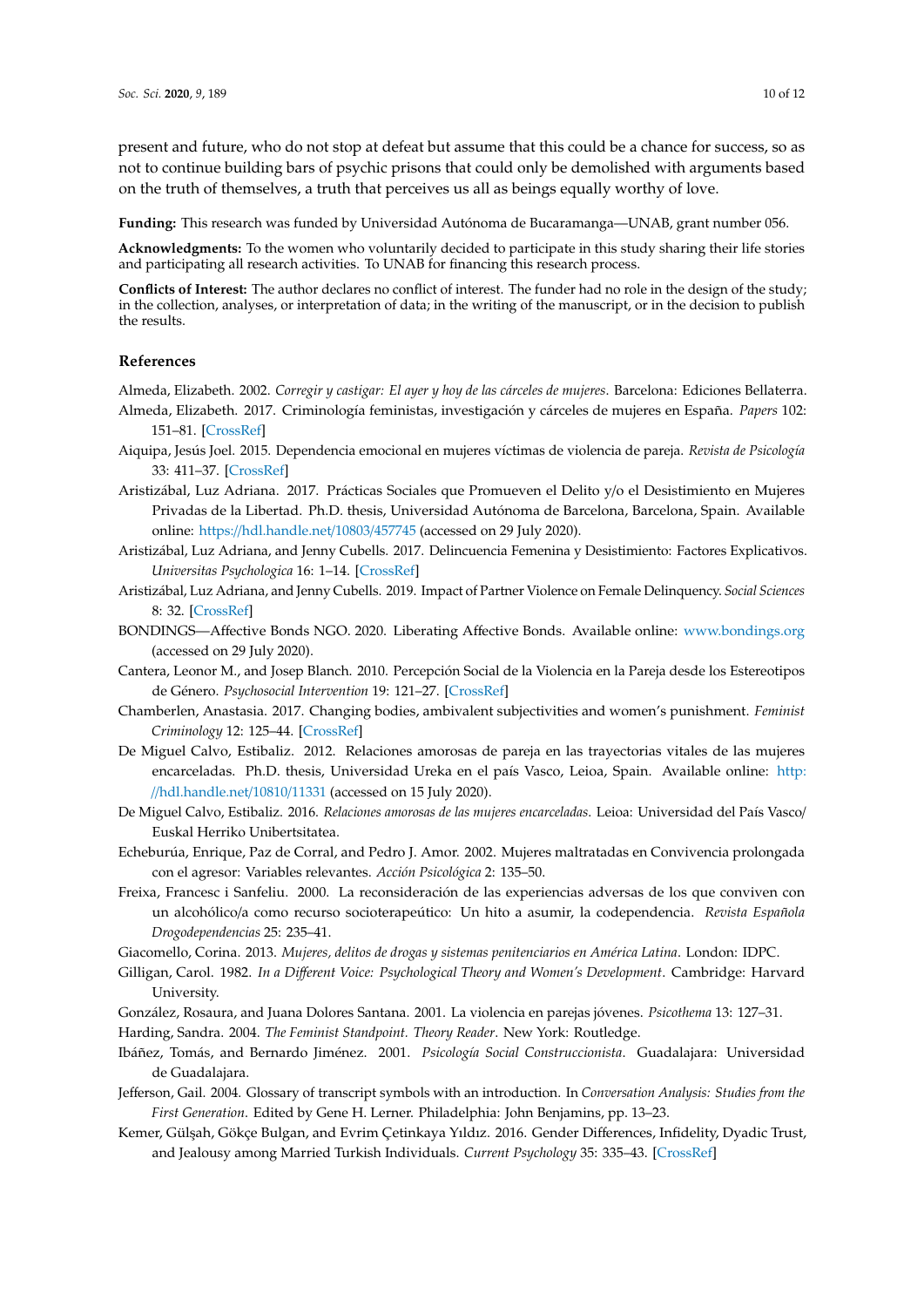- <span id="page-10-6"></span>Lagarde, Marcela. 1990. *Los cautiverios de las mujeres: Madresposas, monjas, putas, presas y locas*. México: Universidad Nacional Autónoma de México, Colección Posgrado.
- <span id="page-10-14"></span>Lamas, Marta. 1996. *El Género. La construcción cultural de la diferencia sexual*. Mexico: Porrúa.
- <span id="page-10-19"></span>Lamas, Marta. 2003. *Género: Claridad y Complejidad*. Mexico: Mimeo.
- <span id="page-10-20"></span>Leemans, C., and G. Loas. 2016. On the relationship between emotional dependency and abuse [La relation entre la dépendance affective et la maltraitance]. *Revue Medicale de Bruxelles* 37: 79–86. [\[PubMed\]](http://www.ncbi.nlm.nih.gov/pubmed/27487692)
- <span id="page-10-23"></span>Liaquat, Nida, Abdul Majeed Jaffar, Muhammad Zeeshan Haroon , Muhammad Bilal Khan, and Hammad Habib. 2016. Knowledge and Perception of areca/smokeless tobacco users about oral cancer. *Journal of Ayub Medical College* 28: 164–67. [\[PubMed\]](http://www.ncbi.nlm.nih.gov/pubmed/27323585)
- <span id="page-10-16"></span>Madera-Hernández, Yenia, and Maritza Herrera-López. 2010. La violencia de género en la relación de pareja. *Panorama Cuba y Salud* 5: 88–90.
- <span id="page-10-25"></span>Mairal, Jorge Barraca. 2015. The "Fortunata syndrome": A form of emotional dependency. *Papeles del Psicologo* 36: 145–52.
- <span id="page-10-18"></span>Martínez, Lucía. 2003. La violencia de género en la relación de pareja ¿una cuestión no perceptible en la vida cotidiana? *Revista de Ciencias Sociales* 9: 235–51.
- <span id="page-10-7"></span>Momeñe, Janire, Paula Jáuregui, and Ana Estévez. 2017. The predictive role of psychological abuse and emotional regulation in emotional dependency | [El papel predictor del abuso psicológico y la regulación emocional en la dependencia emocional]. *Behavioral Psychology*/*Psicologia Conductual* 25: 65–78.
- <span id="page-10-5"></span>Moreno, Martha J. V., and Natalia S. Osorio. 2013. Dependencia emocional en un grupo de mujeres denunciantes de maltrato de pareja. *Textos y Sentidos* 7: 10–29.
- <span id="page-10-12"></span>Noriega, Gloria. 2011. *Instrumento de Codependencia—ICOD*. Mexico: Manual Moderno.
- <span id="page-10-8"></span>Noriega, Gloria, and Luciana Ramos. 2002. Construcción y validación del instrumento de codependencia (ICOD) para las mujeres mexicanas. *Salud Mental* 25: 38–48.
- <span id="page-10-17"></span>Ocampo, Luz Elena, and José Juan Amar. 2011. Violencia en la pareja, las caras del fenómeno. *Salud Uninorte* 27: 108–23.
- <span id="page-10-1"></span>Palma, Claudia. 2011. Delito y sobrevivencia: Las mujeres que ingresan a la cárcel el buen pastor en Costa Rica por tráfico de drogas. *Anuario de Estudios Centroamericanos* 37: 245–69.
- <span id="page-10-22"></span>Pasini, Willy. 2016. Femicide: Psychodynamic aspects | [Le féminicide: Aspects psychodynamiques]. *Sexologies* 25: 7–10. [\[CrossRef\]](http://dx.doi.org/10.1016/j.sexol.2015.09.004)
- <span id="page-10-26"></span>Petruccelli, Filippo, Pierluigi Diotaiuti, Valeria Verrastro, Irene Petruccelli, Roberta Federico, Giovanni Martinotti, Andrea Fossati, Massimo Di Giannantonio, and Luigi Janiri. 2014. Affective dependence and aggression: An exploratory study. *BioMed Research International* 2014: 805469. [\[CrossRef\]](http://dx.doi.org/10.1155/2014/805469) [\[PubMed\]](http://www.ncbi.nlm.nih.gov/pubmed/25054147)
- <span id="page-10-21"></span>Porto, Madge I., and Júlia S. N. F. Bucher-Maluschke. 2012. Violence, women and psychological care in the amazonia and the distrito federal | [Violência, mulheres e atendimento psicológico na amazônia e no distrito federals]. *Psicologia em Estudo* 17: 297–306. [\[CrossRef\]](http://dx.doi.org/10.1590/S1413-73722012000200013)
- <span id="page-10-10"></span>Potter-Efron, Ronald T., and Patricia S. Potter-Efron. 1989. Assessment of codependency with individuals from alcoholic and chemically dependent families. *Alcoholism Treatment Quarterly* 6: 37–57. [\[CrossRef\]](http://dx.doi.org/10.1300/J020V06N01_04)
- <span id="page-10-13"></span>Pujal, Margot. 2005. *El feminisme*. Barcelona: UOC.
- <span id="page-10-11"></span>Roehling, Patricia V., Nikole Koelbel, and Christina Rutgers. 1996. Codependence and conduct disorder: Feminine versus masculine coping responses to abusive parenting practices. Sex Roles. *A J Reserach* 35: 603–16. [\[CrossRef\]](http://dx.doi.org/10.1007/BF01548255)
- <span id="page-10-2"></span>Salazar, Teresa. 2007. Análisis sobre la delincuencia femenina por droga: Centro penitenciario los Andes. Mérida-Venezuela. 2005–2006. *Capítulo Criminológico* 35: 539–62.
- <span id="page-10-15"></span>Scantamburlo, G., W. Pitchot, and M. Ansseau. 2013. Affectice dependency [La dépendance affective]. *Revue Medicale de Liege* 68: 340–47.
- <span id="page-10-4"></span><span id="page-10-3"></span>Shornstein, Sherri L. 1997. *Domestic Violence and Health Care*. Thousand Oaks: SAGE Publications.
- Torres, Andreina. 2008. *Drogas, cárcel y género en Ecuador: La experiencia de mujeres mulas*. Quito: FLACSO-Ecuador.
- <span id="page-10-24"></span>Weiss, Robert. 2016. Why do people with addictions seek to escape rather than connect? A look at the approach to addiction treatment. *Consultant* 56: 786–90.
- <span id="page-10-0"></span>Wolff, Maria Palma, and Márcia Elayne Berbich de Moraes. 2010. Mulheres e tráfico de drogas: Uma perspectiva de género. *Revista Brasileira de Ciencias Criminais* 18: 375–95. [\[CrossRef\]](http://dx.doi.org/10.1590/0104-026X2015v23n3p761)
- <span id="page-10-9"></span>Woititz, Janet Geringer. 1993. *Hijos Adultos de Padres Alcohólicos*. Mexico: Diana.